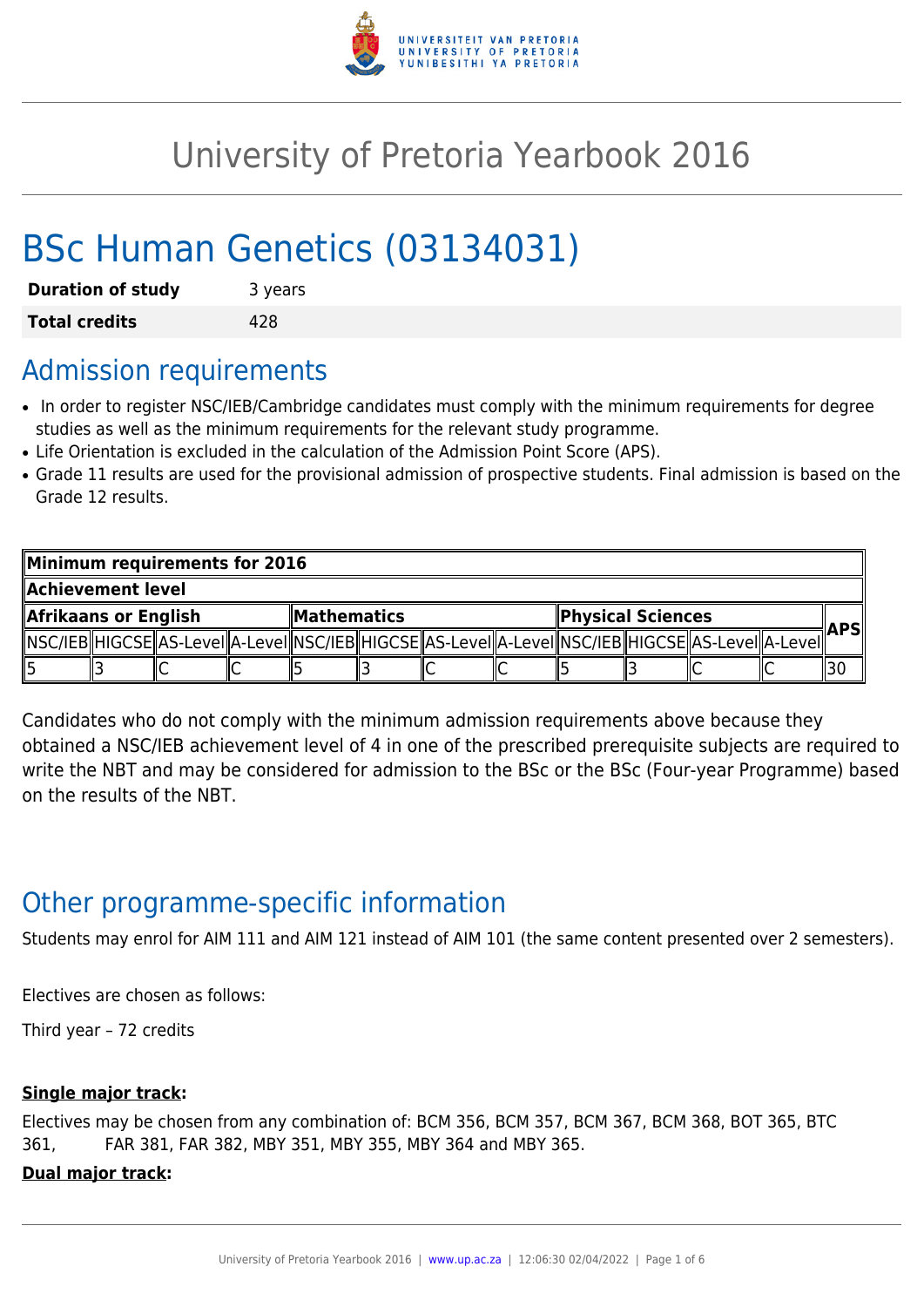

**Genetics** and **Physiology** combination:

Students must take [FLG 330 + FLG 327 + FLG 331 + FLG 332] to a total value of 72 credits.

A student must pass all the minimum prescribed and elective module credits as set out at the end of each year within a programme as well as the total required credits to comply with the particular degree programme. Please refer to the curricula of the respective programmes. At least 144 credits must be obtained at 300-/400-level, or otherwise as indicated by curriculum. The minimum module credits needed to comply with degree requirements is set out at the end of each study programme. Subject to the programmes as indicated a maximum of 150 credits will be recognised at 100-level. A student may, in consultation with the Head of Department and subject to the permission by the Dean, select or replace prescribed module credits not indicated in BSc three-year study programmes to the equivalent of a maximum of 36 module credits.

It is important that the total number of prescribed module credits is completed during the course of the study programme. The Dean may, on the recommendation of the Head of Department, approve deviations in this regard. Subject to the programmes as indicated in the respective curricula, a student may not register for more than 75 module credits per semester at first-year level subject to permission by the Dean. A student may be permitted to register for up to 80 module credits in a the first semester during the first year provided that he or she obtained a final mark of no less than 70% for grade 12 Mathematics and achieved an APS of 34 or more in the NSC.

Students who are already in possession of a bachelor's degree, will not receive credit for modules of which the content overlap with modules from the degree that was already conferred. Credits will not be considered for more than half the credits passed previously for an uncompleted degree. No credits at the final-year or 300- and 400-level will be granted.

The Dean may, on the recommendation of the programme manager, approve deviations with regard to the composition of the study programme.

Please note: Where elective modules are not specified, these may be chosen from any modules appearing in the list of modules.

It remains the student's responsibility to acertain, prior to registration, whether they comply with the prerequisites of the modules they want to register for.

The prerequisites are listed in the Alphabetical list of modules.

### Promotion to next study year

A student will be promoted to the following year of study if he or she passed 100 credits of the prescribed credits for a year of study, unless the Dean on the recommendation of the head of department decides otherwise. A student who does not comply with the requirements for promotion to the following year of study, retains the credit for the modules already passed and may be admitted by the Dean, on recommendation of the head of department, to modules of the following year of study to a maximum of 48 credits, provided that it will fit in with both the lecture and examination timetable.

#### **General promotion requirements in the faculty**

All students whose academic progress is not acceptable can be suspended from further studies.

• A student who is excluded from further studies in terms of the stipulations of the abovementioned regulations, will be notified in writing by the Dean or Admissions Committee at the end of the relevant semester.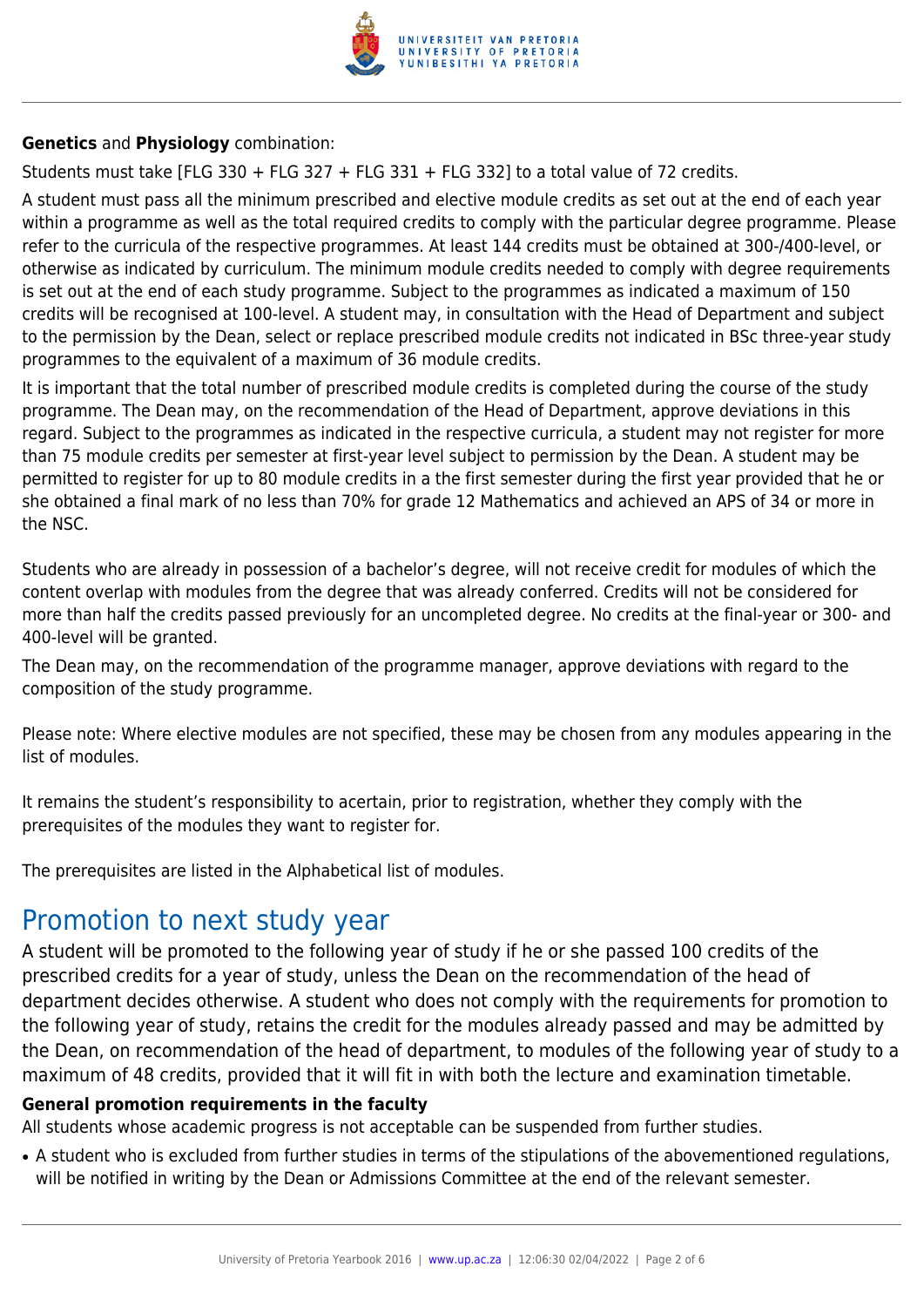

- A student who has been excluded from further studies may apply in writing to the Admissions Committee of the Faculty of Natural and Agricultural Sciences for re-admission.
- Should the student be re-admitted by the Admissions Committee, strict conditions will be set which the student must comply with in order to proceed with his/her studies.
- Should the student not be re-admitted to further studies by the Admissions Committee, he/she will be informed in writing.
- Students who are not re-admitted by the Admissions Committee have the right to appeal to the Senior Appeals Committee.
- Any decision taken by the Senior Appeals Committee is final.

# Pass with distinction

A student obtains his or her degree with distinction if all prescribed modules at 300-level (or higher) are passed in one academic year with a weighted average of at least 75%, and obtain at least a subminimum of 65% in each of the relevant modules.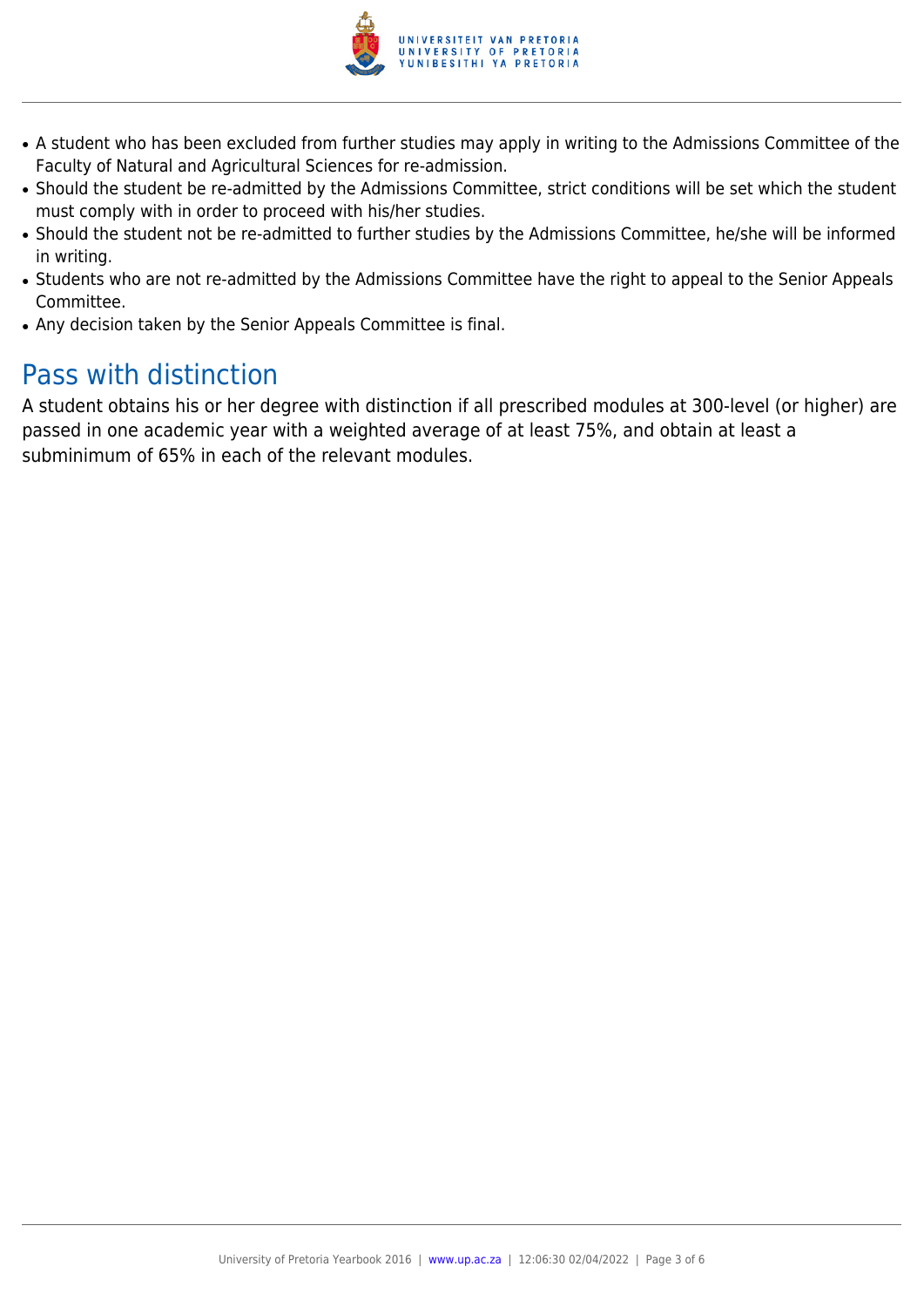

# Curriculum: Year 1

#### **Minimum credits: 140**

### **Fundamental modules**

[Academic information management 111](https://www.up.ac.za/faculty-of-education/yearbooks/2016/modules/view/AIM 111) (AIM 111) - Credits: 4.00 [Academic information management 121](https://www.up.ac.za/faculty-of-education/yearbooks/2016/modules/view/AIM 121) (AIM 121) - Credits: 4.00 [Language and study skills 110](https://www.up.ac.za/faculty-of-education/yearbooks/2016/modules/view/LST 110) (LST 110) - Credits: 6.00 [Academic orientation 102](https://www.up.ac.za/faculty-of-education/yearbooks/2016/modules/view/UPO 102) (UPO 102) - Credits: 0.00 [Academic information management 102](https://www.up.ac.za/faculty-of-education/yearbooks/2016/modules/view/AIM 102) (AIM 102) - Credits: 6.00

### **Core modules**

[Biometry 120](https://www.up.ac.za/faculty-of-education/yearbooks/2016/modules/view/BME 120) (BME 120) - Credits: 16.00 [Plant biology 161](https://www.up.ac.za/faculty-of-education/yearbooks/2016/modules/view/BOT 161) (BOT 161) - Credits: 8.00 [General chemistry 117](https://www.up.ac.za/faculty-of-education/yearbooks/2016/modules/view/CMY 117) (CMY 117) - Credits: 16.00 [General chemistry 127](https://www.up.ac.za/faculty-of-education/yearbooks/2016/modules/view/CMY 127) (CMY 127) - Credits: 16.00 [Introductory genetics 161](https://www.up.ac.za/faculty-of-education/yearbooks/2016/modules/view/GTS 161) (GTS 161) - Credits: 8.00 [Introduction to microbiology 161](https://www.up.ac.za/faculty-of-education/yearbooks/2016/modules/view/MBY 161) (MBY 161) - Credits: 8.00 [Molecular and cell biology 111](https://www.up.ac.za/faculty-of-education/yearbooks/2016/modules/view/MLB 111) (MLB 111) - Credits: 16.00 [Physics for biology students 131](https://www.up.ac.za/faculty-of-education/yearbooks/2016/modules/view/PHY 131) (PHY 131) - Credits: 16.00 [Mathematics 134](https://www.up.ac.za/faculty-of-education/yearbooks/2016/modules/view/WTW 134) (WTW 134) - Credits: 16.00 [Animal diversity 161](https://www.up.ac.za/faculty-of-education/yearbooks/2016/modules/view/ZEN 161) (ZEN 161) - Credits: 8.00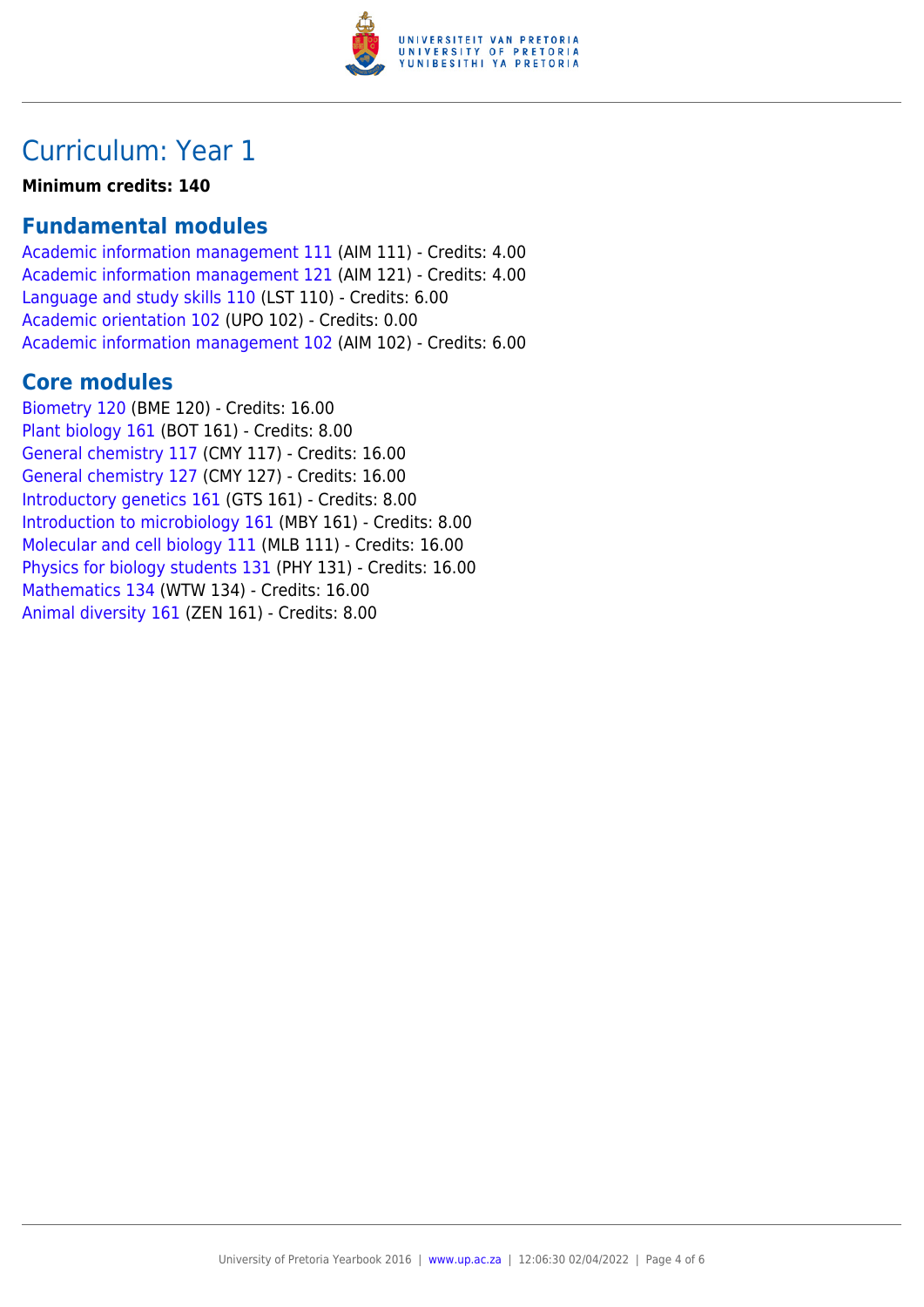

# Curriculum: Year 2

#### **Minimum credits: 144**

### **Core modules**

[Introduction to proteins and enzymes 251](https://www.up.ac.za/faculty-of-education/yearbooks/2016/modules/view/BCM 251) (BCM 251) - Credits: 12.00 [Carbohydrate metabolism 252](https://www.up.ac.za/faculty-of-education/yearbooks/2016/modules/view/BCM 252) (BCM 252) - Credits: 12.00 [Lipid and nitrogen metabolism 261](https://www.up.ac.za/faculty-of-education/yearbooks/2016/modules/view/BCM 261) (BCM 261) - Credits: 12.00 [Biochemical principles of nutrition and toxicology 262](https://www.up.ac.za/faculty-of-education/yearbooks/2016/modules/view/BCM 262) (BCM 262) - Credits: 12.00 [Introductory and neurophysiology 211](https://www.up.ac.za/faculty-of-education/yearbooks/2016/modules/view/FLG 211) (FLG 211) - Credits: 12.00 [Circulatory physiology 212](https://www.up.ac.za/faculty-of-education/yearbooks/2016/modules/view/FLG 212) (FLG 212) - Credits: 12.00 [Lung and renal physiology, acid-base balance and temperature 221](https://www.up.ac.za/faculty-of-education/yearbooks/2016/modules/view/FLG 221) (FLG 221) - Credits: 12.00 [Digestion, endocrinology and reproductive systems 222](https://www.up.ac.za/faculty-of-education/yearbooks/2016/modules/view/FLG 222) (FLG 222) - Credits: 12.00 [Molecular genetics 251](https://www.up.ac.za/faculty-of-education/yearbooks/2016/modules/view/GTS 251) (GTS 251) - Credits: 12.00 [Genetic diversity and evolution 261](https://www.up.ac.za/faculty-of-education/yearbooks/2016/modules/view/GTS 261) (GTS 261) - Credits: 12.00 [Bacteriology 251](https://www.up.ac.za/faculty-of-education/yearbooks/2016/modules/view/MBY 251) (MBY 251) - Credits: 12.00 [Mycology 261](https://www.up.ac.za/faculty-of-education/yearbooks/2016/modules/view/MBY 261) (MBY 261) - Credits: 12.00